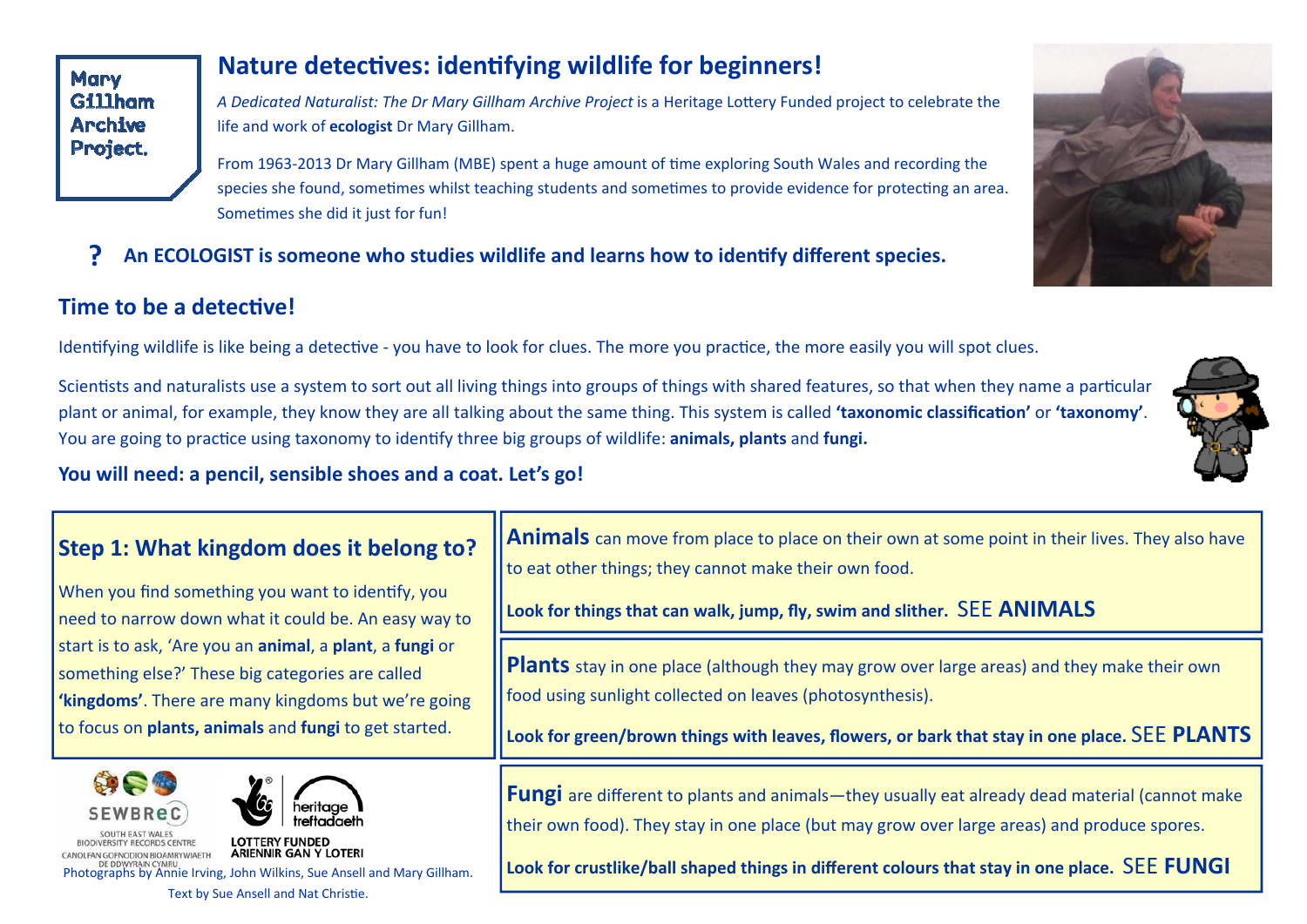# **Classification of living things:**

All living things on the planet are separated or grouped together based on their similarities and differences. There are 7 major levels of classification (Kingdom, Phylum, Class, Order, Family, Genus, Species).

These descend in order of size meaning Kingdom is the biggest group and Species is the smallest and most specific.

#### **Example: Human classification**



#### Homo sapiens (Today's humans)





**LOTTERY FUNDED ARIENNIR GAN Y LOTERI**  A fun way to remember the different levels of classification in order...

Karate Pigs Can Only Fly Going Sideways

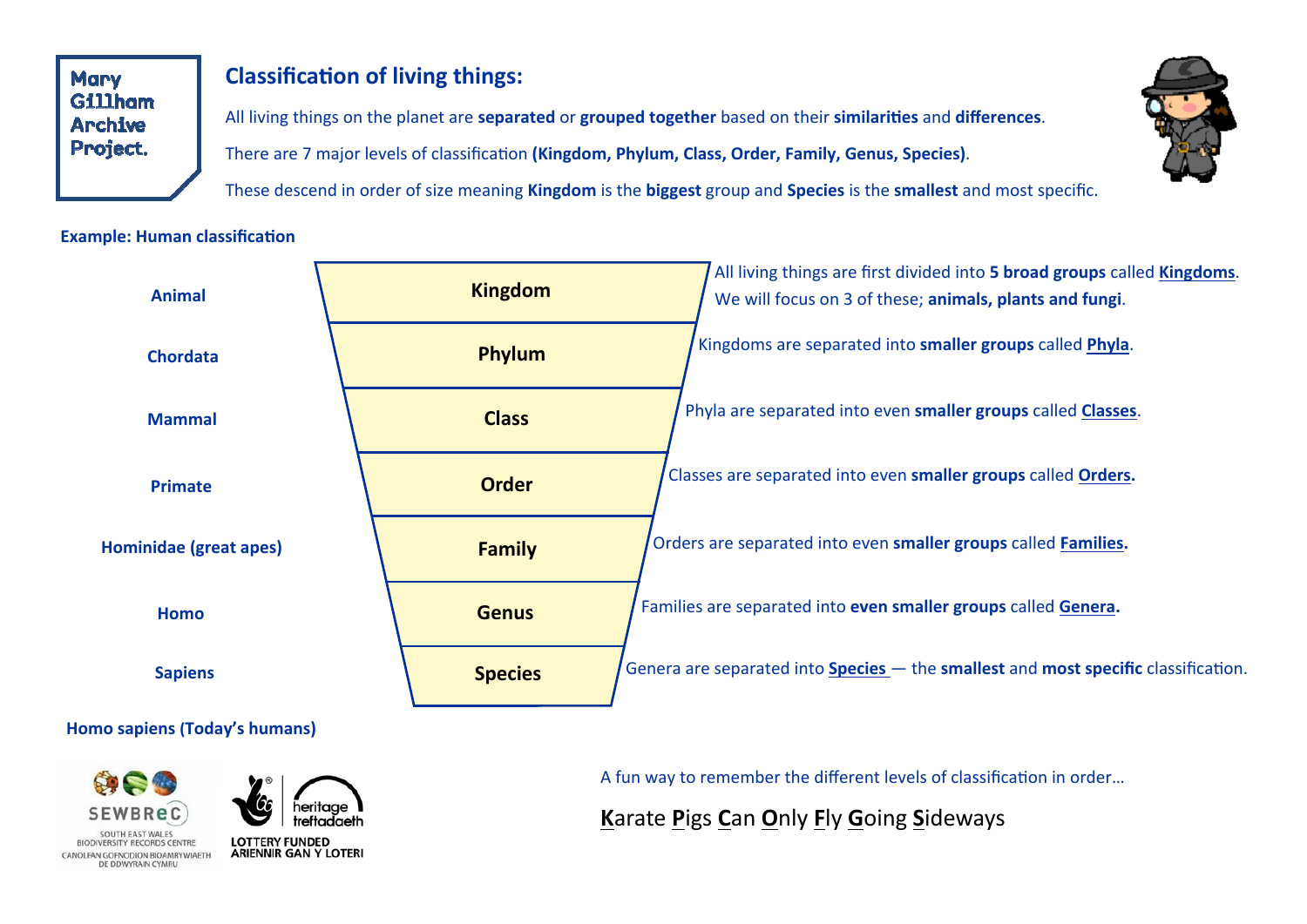# **Identifying Fungi**

**Fungi are not plants**—they cannot make their own food and usually **eat things that are already dead**! They **stay in one place** (but may grow over large areas) and produce **spores.**

Only the **fruiting body** (the stem and the cap) of a fungus can be seen  $-$  it is **above ground**.

The **mycelium** is the branching part of the fungus **hidden underground**. The fungus uses this to **absorb nutrients** from dead and decaying things.

The mycelium of fungi are known as the **'wood wide web'** as they branch out far distances and connect to each other underground!

# **Cap Stem Mycelium (underground)**

### **Fungi come in lots of different shapes and sizes as you can see below.** Tick the **shapes** that you find.





COUTH EAST WALES **RIODIVERSITY RECORDS CENTRE** CANOLEAN GOENODION BIOAMRYWIAETH DE DDWYRAIN CYMRU



**LOTTERY FUNDED ARIENNIR GAN Y LOTERI**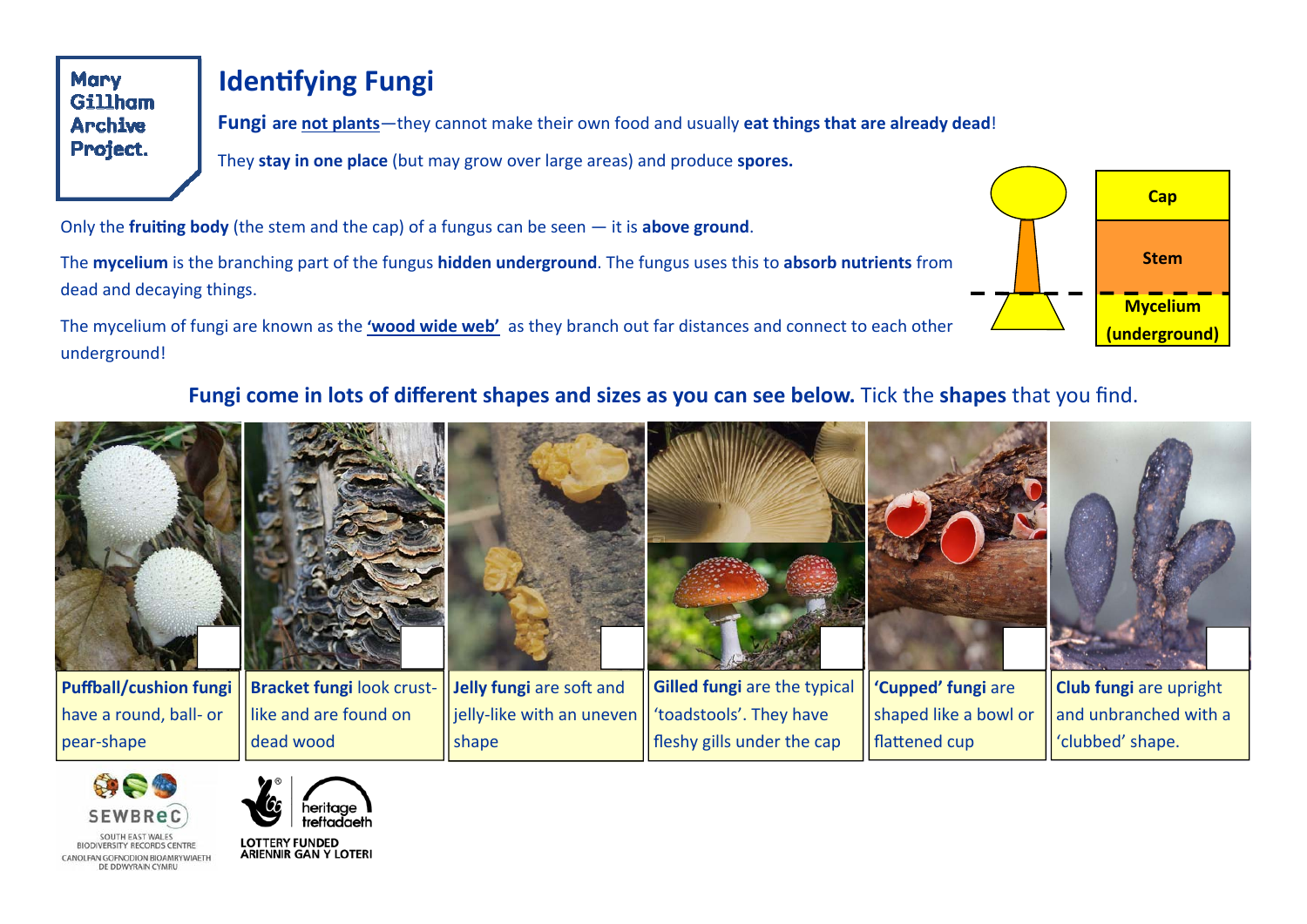# **Identifying Fungi**

**Fungi:** have a **cap,** a **stem** and **mycelium hidden underground.** Tick the different types of **fungi** you find, based on their shape.





**PuĪalls** have a pale **ball‐** shaped body covered in tiny **spines**



**Stinkhorns** have a cap covered in **foul‐smelling slime**!



**Fly agarics** have a **red cap** with **white spots**. A famous mushroom



**Shaggy inkcaps** have a **long white cap** with shaggy brownish **scales**





**Honey fungus** caps are **caramel‐ coloured** and found at the **base of trees, hedges and shrubs**



**Turkey tails have stripes of contrasting colours** (like a turkey's tail!). They are **crust‐like** and found on **dead wood** 



**Dead man's fingers** are **tough**  and **black** in colour. They are shaped like fingers!





LOTTERY FUNDED<br>ARIENNIR GAN Y LOTERI